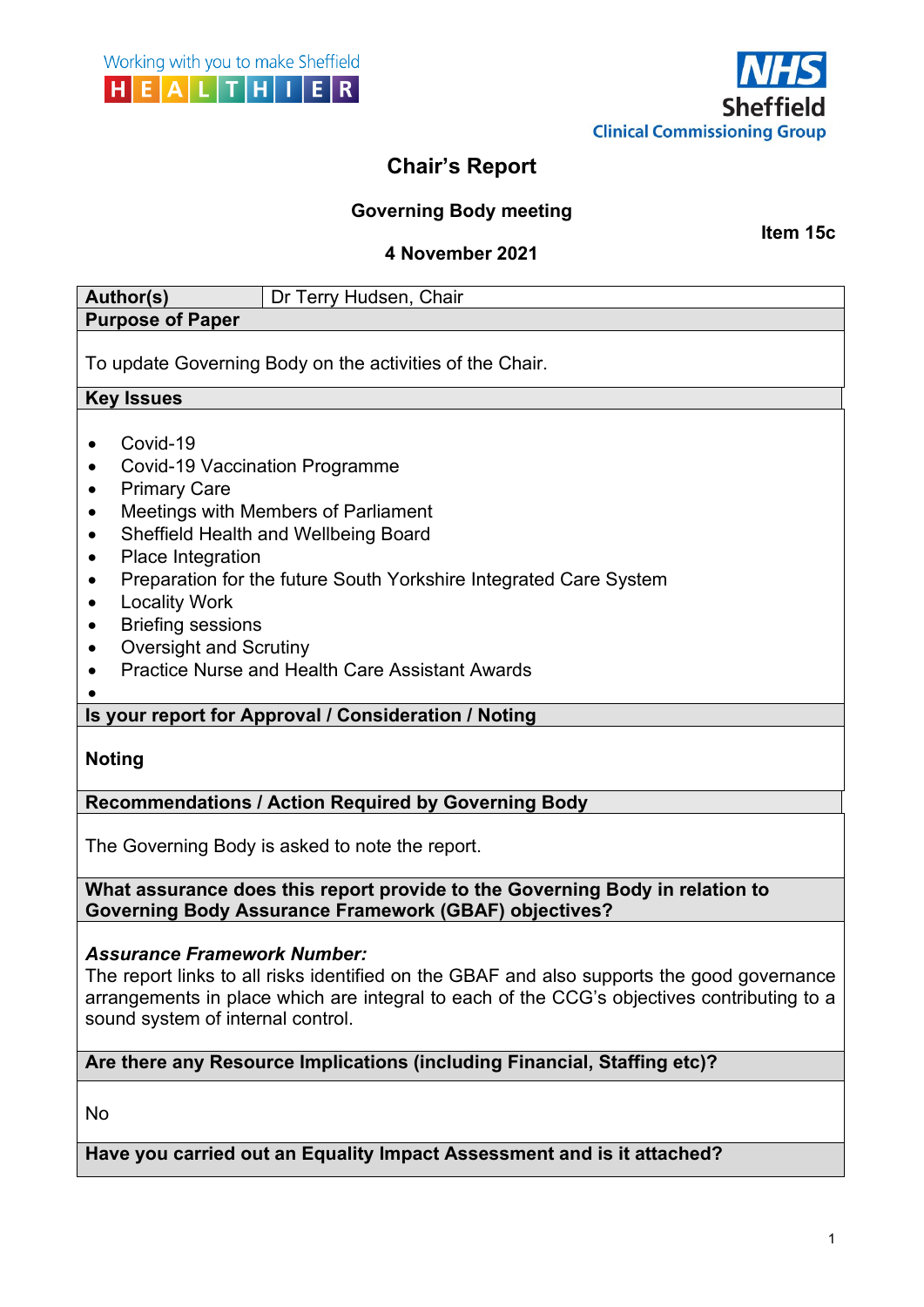There are no specific risks associated with this report

# **Have you involved patients, carers and the public in the preparation of the report?**

Not applicable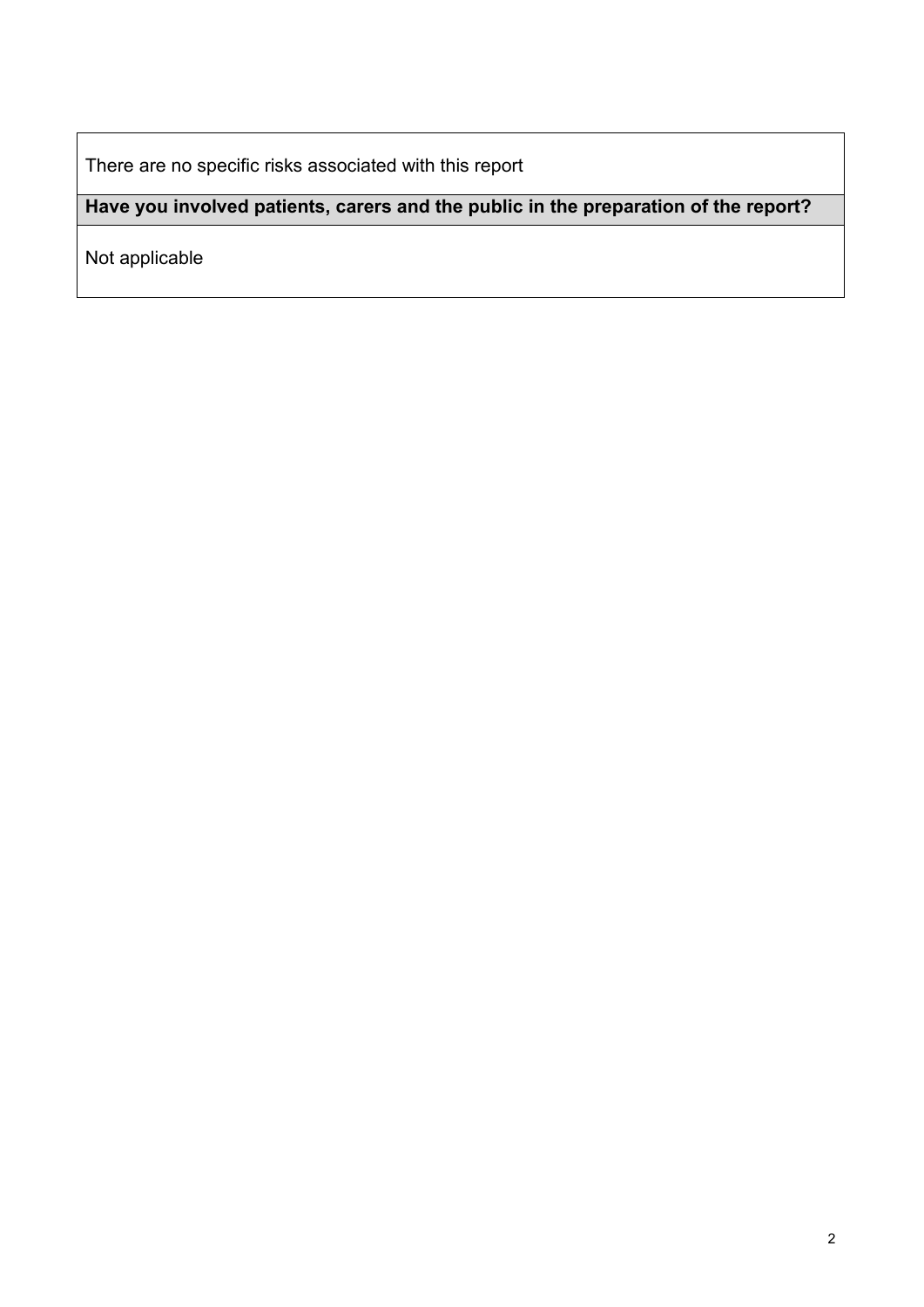

## **Chair's Report**

#### **Governing Body meeting**

#### **4 November 2021**

This report outlines the activity I have undertaken on behalf of Sheffield CCG during September and October 2021, along with highlights of key topics from the CCG.

#### **Covid**

75.2% of all over 12s in Sheffield have received at least one COVID vaccination, with 68.9% having received both vaccines (as of  $27<sup>th</sup>$  October 2021), Sheffield remains the most vaccinated core city in England for both first and second doses. This success is down to the hard work that has been done in primary care and the collaborative work that has taken place across the city to engage patients and provide appropriate access to vaccination.

We continue to work hard to maximise uptake in all age groups and populations across Sheffield. People can access vaccination through their own GP, via the national booking service (online or ring 119), or by attending a walk in vaccination clinic (search "grab a jab" online for locations). Booster vaccinations are now available for those at increased risk from COVID and are given at least six months after the second dose.

Along with our partners organisations, Sheffield CCG will be keeping a very close eye on the situation and ensuring that there is an appropriate system response to keeping our services safe as we head into the winter months.

I continue to meet with the Clinical Directors of the Primary Care Networks on a weekly basis to discuss the vaccine programme, including some of the challenges faced by local vaccination centres (delivered through PCNs) and how as a CCG and part of the wider ICS we can 'unblock' some of the challenges and support our PCNs.

#### **Primary Care**

Over the past two months there has been a lot of media attention regarding face-to-face appointments in General Practice. As a CCG, we do not support this narrative and recognise the hard work the practices in our city are undertaking every day. National data from this summer, shows that GPs, Practices Nurses and Allied Healthcare Professionals were undertaking more patient contacts the summer prior to the pandemic. Around half of these appointments were face-to-face where clinically appropriate, with the remainder via a mixture of remote consultation methods. First and foremost, this change has been to keep patients and practice staff safe – the pandemic is still ongoing and the most vulnerable in our communities are likely to be those who need to come to surgeries for medical care. Less crowded waiting rooms mean less likelihood of transmission. Beyond this, local data shows us that a large majority of patients prefer telephone and online methods. Therefore, it is important we continue to offer a mixture of consultation methods.

This month, NHS England announced funding to support General Practices through the winter months. As a CCG we have engaged with local GPs, PCN clinical directors and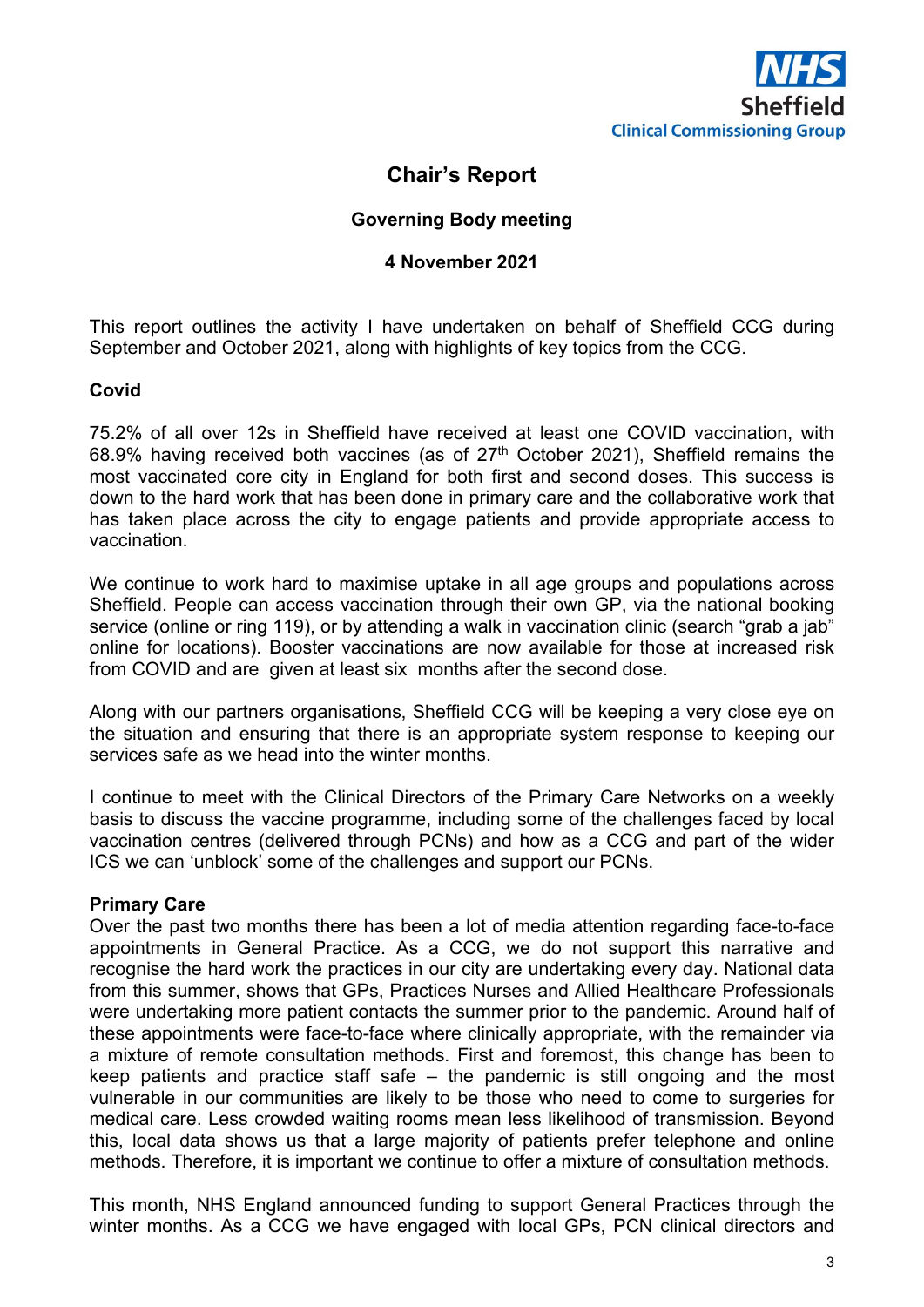representatives from Local Medical Committees. We are clear that our approach as a CCG will be to support the resilience of our member practices over the winter months and to support practices to ensure they continue to offer high standards of care. Along with our neighbouring CCGs we will be submitting our plan to support practices and await feedback from NHS England.

#### **Meetings with Members of Parliament**

Along with senior CCG staff, I continue to meet with Sheffield MPs to keep them appraised of the key issues facing the NHS.

#### **Sheffield Health and Wellbeing Board**

Health and Wellbeing Board continues to meet monthly as the city's strategic forum for issues affecting the health and wellbeing of Sheffield citizens. In October, the Board met in Public to discuss its future engagement strategy to ensure the citizen voice plays a much stronger role in the activity of the Board. Further discussions were had on the future Integrated Care System and the role that the Health and Wellbeing Board will play in the future, and how it related to a wider health and care system across South Yorkshire.

#### **Place Integration**

I have continued to meet with Chairs from partner organisations in the Sheffield Health and Care Partnership to develop a new Partnership Agreement which outlines the principles and methods by which we will work in a more joined-up manner across health and social care services, to ensure that Sheffield people have better outcomes and a better experience of the care they receive. This agreement will be important in strengthening the partnership working which we have collectively developed over the past few years.

In addition to this work, I continue to work closely with colleagues from the CCG and Sheffield City Council in further developing the work of our Joint Commissioning Committee. Earlier this year, we developed a set of joint commissioning intention – this was an important step in the NHS and local government working in common for the benefit of local people. Both organisations are now engaging with a wide range of stakeholders on setting the future direction for our joint committee endeavours through the development of a Sheffield health inequalities and outcomes framework, which will focus our future work on ensuring that our activities make a positive impact on the lives of people and not focussing just on the activities our system undertakes. I attended a series of engagement workshops which were well attended by a number of organisations and members of the public.

I continue to work closely with Sheffield City Council and the South Yorkshire and Bassetlaw ICS in developing arrangements to reflect the important role the Joint Commissioning Committee will play in future place partnership arrangements.

#### **Preparation for the future South Yorkshire Integrated Care System**

Alongside preparations for working in a more integrated way within Sheffield, the CCG is working closely with the other CCGs within South Yorkshire and Bassetlaw in preparation for the future Integrated Care Board for South Yorkshire, which will form a statutory part of the South Yorkshire Integrated Care System. In September, Governing Bodies across South Yorkshire and Bassetlaw (SYB) approved the formation of a Change and Transition Board, which will be a sub-committee of the SYB Joint Committee of Clinical Commissioning Groups (JCCCG). This will be the place where the smooth transition of functions, people and assets from CCGs to the new Integrated Care Board (ICB) will be overseen. The Change and Transition Board is meeting frequently to be appraised on this important piece of work and provides monthly updates to the JCCCG. One observation